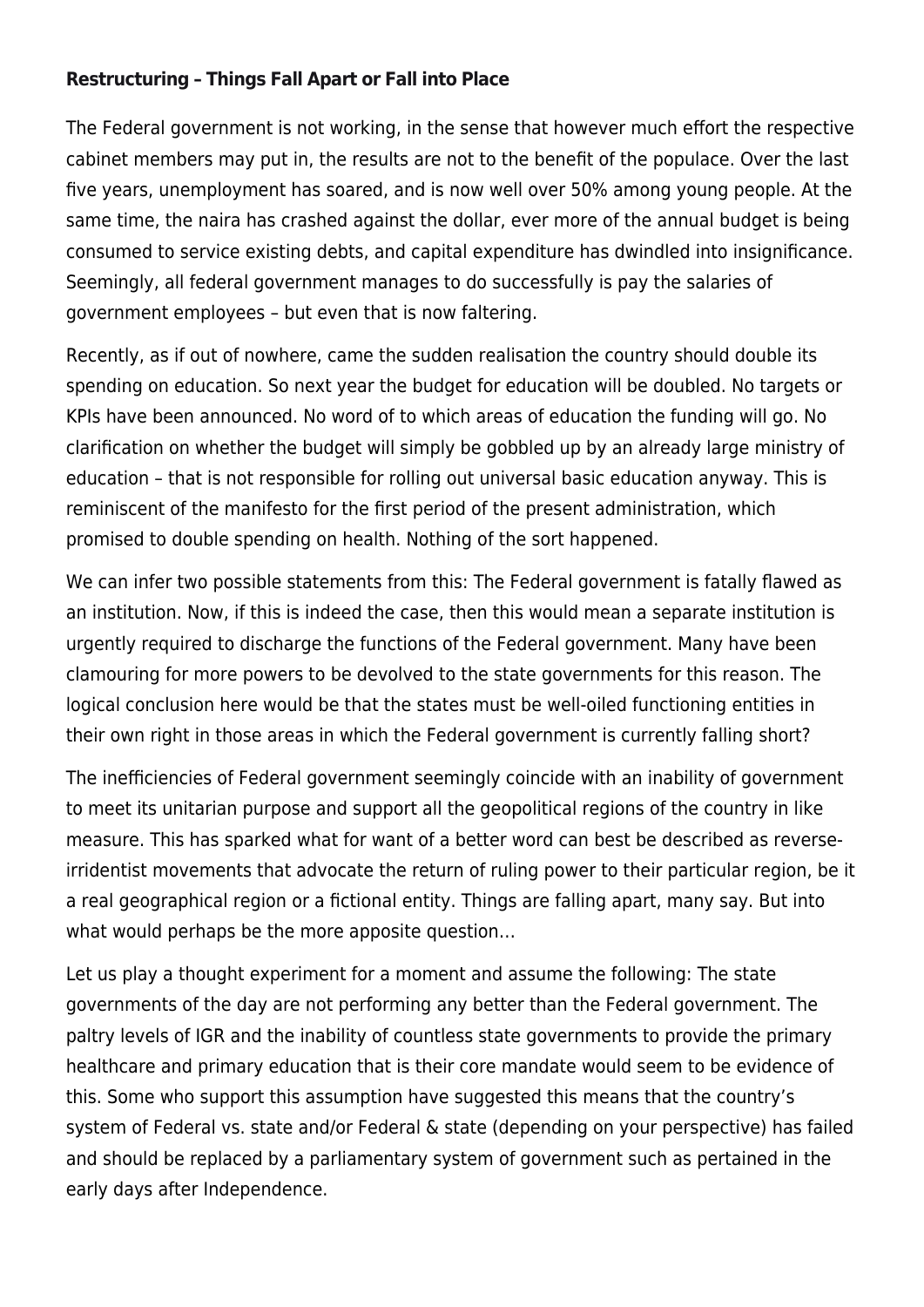In other words, in the current situation where the nation is faltering on the brink of socioeconomic disaster (mass unemployment, mass poverty, GDP levels that are back on a par with those for 1980), two possible solutions have dominated public debate and discourse: The first maxim offered is that we need to restructure the balance between Federal government and state governments. The second, alternative recommendation is that we rethink the very form of political system we use.

There are good grounds for assuming fundamental problems require fundamental solutions as the latter address fundamental causes. However, to date neither camp has presented compelling evidence in favour of their case. Nor has there been consideration of whether a time of crisis is really the most appropriate time to fundamentally alter your system of government. After all, the focus should surely be, as the pandemic has shown us, on containing the crisis before we set about addressing the weaknesses of the (health) system.

So let us review the situation. Is the root problem that of the structure of government per se? If we rephrase that question it could read: Do the three arms of Federal government do what they are supposed to do? Obviously, the one or other of them does not, otherwise the country would not be in a crisis not attributable to exogeneous factors. However, and this is an important point, will that detrimental state be altered by a devolution of powers? Surely the same interests, the same or similar persons and parties will persist.

The fact that the institutions of Federal and state government manifestly malfunction may not be connected in any way to their not being fit-for-purpose, other than in the sense they do not have the right in-built checks and balances to ensure that they function correctly irrespective of what regime or group of individuals is in power. We could conclude, therefore, that what we are seeing is not the failure of the system of Federal government or, for that matter, of state government, but the failure of the persons who populate that system.

The standard manner of checking the activities of the individuals populating governments (politicians and civil servants – yes, they are supposed to serve) is accountability. Indeed, accountability is at the core of all democracy. In the sense that the ultimate act of being held accountable for your actions is whether you are re-elected or not. At the lower levels, there is accountability in the form of being forced to resign or, in the case of civil /public servants being dismissed. In the final analysis, President Jonathan was held accountable for the actions of his cabinet and hangers-on, and voted out of office. Whether it would not be better for the strength of the democratic fabric of Nigerian society to have people removed from office by other means in-between elections is a moot point, as is the question of whether there can be accountability in the Nigerian setting if the political parties do not present ideologies and therefore choices. If there is no clear difference in ideology, then a party or programme can hardly be held accountable for system failure (i.e., macroeconomic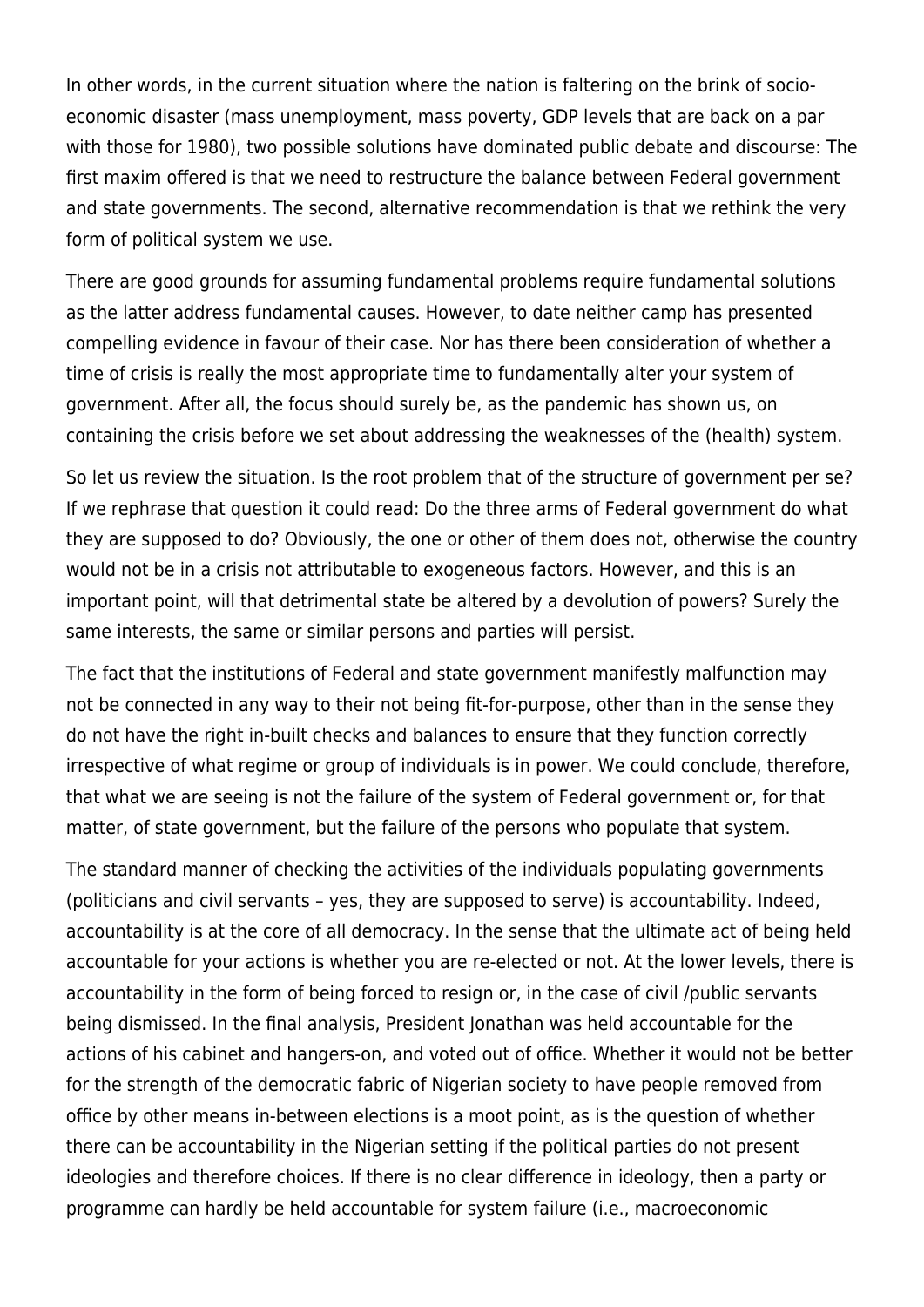management failures at present), but only an individual. However, if you dismiss that individual, the party still remains in power, deriding the idea of accountability.

In light of the above brief remarks, intended merely to question the givens in the current discourse, and address 'restructuring' differently as an issue. If we construe the allocation of national resources in the form of a budget, then the mark of efficiency would be if the budget items make a positive difference and promote the wellbeing of Nigerians. It is a logical imperative in such a view that restructuring must automatically guarantee better service delivery or there is no point in it. Put differently, those calling for restructuring must assume that today's civil service, if structured more in terms of subsidiarity, will provide better public service. Looked at this way, we can reformulate the original approach to restructuring and ask: Will resources be better used (or wasted less) if the division of responsibilities between state and Federal governments is changed more in favour of subsidiarity and less in favour of a unitarian system? This avoids the 'restructuring discourse' getting ensnared in a debate over 'state policing' vs. the NPF as the best antidote (or placebo, depending on your viewpoint) for insecurity.

Now adjudicating on efficient allocation of resources and their effective delivery (public service) is something that can only take place rationally on the basis of hard data. In other words, we need to reformulate the 'restructuring' debate even further and discuss the pros and cons of the various iterations of a new states/federation balance in terms of what the data shows. To that end we need to analyse why neither the Federal nor the state governments have delivered / have been able to deliver good primary healthcare or primary education (the constitutional obligation of both and two fields in which they explicitly interact). The data shows neither has performed with particular merit. Disease patterns, maternal and infant illnesses, illiteracy, etc. can all be cited as indicators of systemic failure.

The fiscal data is similarly disheartening. The Federal government has federal ministries and agencies devoted to health and education. All the states have education and health commissions or ministries. Yet the Federal budget allocations for the two ministries together was N 779bn in the 2019 appropriations bill from a total of N 8.9tr., meaning that health and education at the Federal level were considered worthy of only 8.75% of the national budget. Now, if we remember that capital expenditure was just under 23% of the total and extrapolate the ratio to the health and education budgets, we get N 179.17bn in capital expenditure on these two key fields. Capital expenditure on two fields critical to human wellbeing in Nigeria was exactly 2.01% of the budget.

How much the states allocated to the two cannot be ascertained in the absence of data – most of the states are notorious for not providing any financial transparency. Added to which, in some instances they can simply refer to the Federal government when it comes to